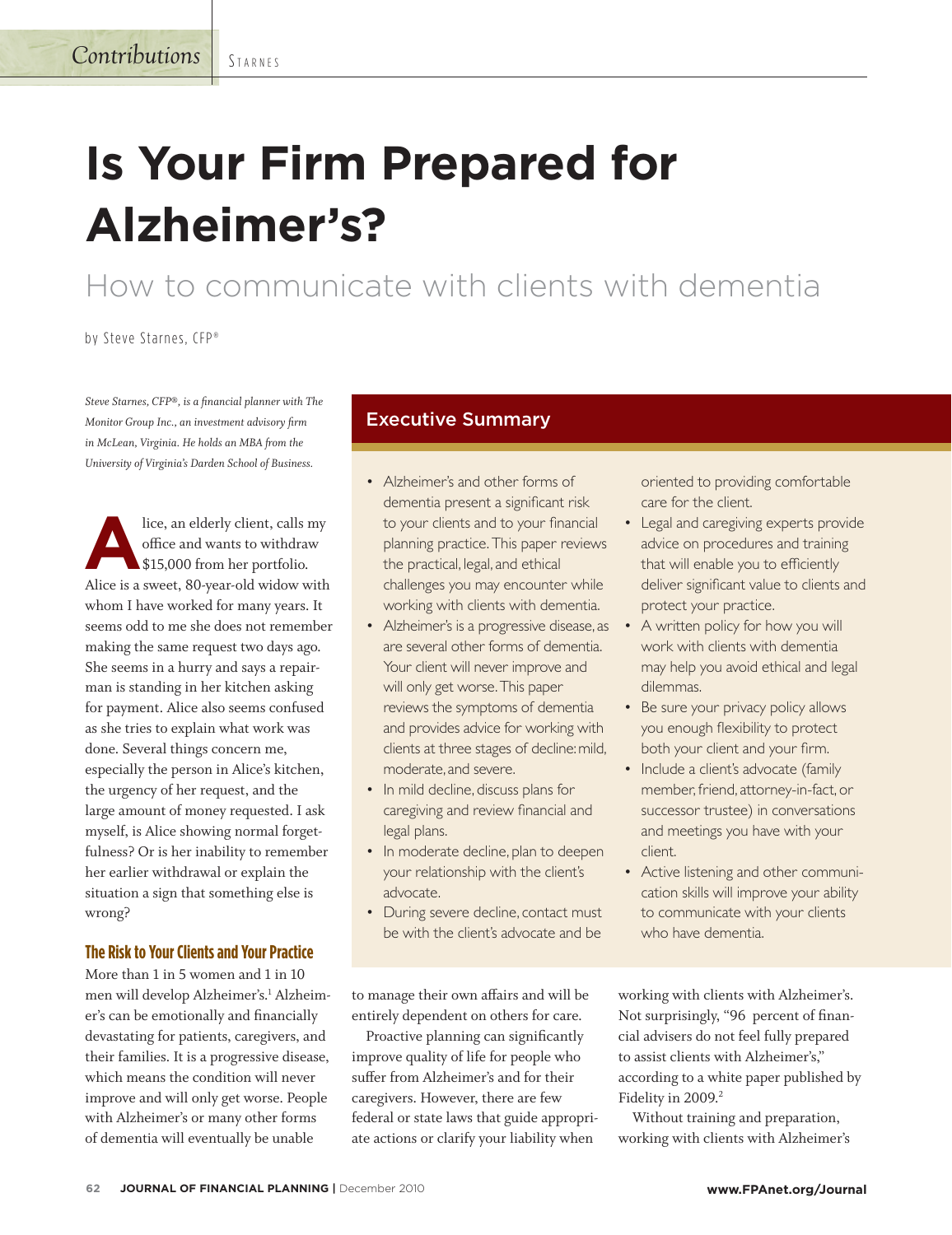can be time-consuming and increase your professional liability. Planning professionals often delay appropriate planning because they lack the communication tools needed to discuss dementia with clients. You can protect your practice and efficiently deliver significant value to clients if you develop procedures for how you will work with these clients and provide proper training for your staff.

#### **What Is Dementia?**

It is important to understand what dementia is, as well as the stages of decline a person who has the disease will go through, in order to effectively work with clients who have dementia.

Dementia is a common problem in elderly people. It is caused by the deterioration of blood or nerve structures of the brain, and Alzheimer's disease is the most well known cause of dementia. Other causes of dementia include brain damage from a stroke or other circulatory problems in the brain. Approximately 6.8 million people and 50 percent of Americans over age 85 have some form of dementia.<sup>3</sup>

Early stages of Alzheimer's and other forms of dementia include decreased memory, problem solving, and language skills. Later stages include difficulty with familiar tasks, memory loss, and poor judgment. Eventually, a person with Alzheimer's will become completely dependent on others for care.

Many forms of dementia are progressive. This means the structure and chemistry of the brain become increasingly damaged over time. As a result, a person's ability to remember, understand, communicate, and reason gradually declines. It is important for planners and caregivers to recognize that the symptoms of Alzheimer's will never improve; they will only get worse. People with Alzheimer's can expect to live 8 to 10 years after diagnosis, though some live as long as 20 years.<sup>4</sup>

Research has identified several risk factors that increase the likelihood of developing dementia, though a complete picture of how it develops is still unclear. Family history seems to play an important role, though many people with a family history of the disease never get it. Heavy drinking and smoking seem to increase risks, though moderate drinking may actually reduce one's risk. Additionally, high LDL cholesterol and diabetes increase one's risk.5

While there is currently no cure for Alzheimer's, a few drugs are available that may slow progress of the disease by 6–12 months for some people. Early diagnosis by a doctor can be very helpful. If you suspect your client has early stages of dementia, recommend he or she talk to a doctor about the symptoms you have noticed.

#### **Stages of Decline**

A person who has Alzheimer's will go through several stages of decline.

**Mild Decline.** In early stages, clients with Alzheimer's exhibit mild to moderate cognitive decline. They may have increased difficulty remembering names or words and may often misplace things. (Many healthy people also have these problems.) This stage of decline is usually most noticeable to family and close friends. In the period before diagnosis, planners may also notice a trend of decline as well. Clients may become frustrated and feel insecure if they are unable to remember things they feel they should. Additionally, clients may have confusion about places and dates, which may cause them to forget where your office is or to miss appointments.

*Recommendation.* Encourage your client to have a conversation with loved ones about the possibility of decline and how she would like to be taken care of. It is essential to review financial, legal, and care-giving plans during this stage. For more information see Keith

Fevurly's 2004 *Journal of Financial Planning* article "Planning for Incapacity."6 It is also important to introduce a client's family member or close friend into your client relationship at this stage. Many people bring a friend to the doctor with them to help remember what the doctor says. Likewise your client's advocate can help your client remember the topics you discussed after the meeting. This will save you time and frustration when your client does not accurately remember what you discussed. The moment you suspect your client is becoming mentally impaired, it is time to get someone else involved.

**Moderate Decline.** In addition to memory decline, clients with Alzheimer's eventually have trouble performing complex tasks such as paying bills and managing finances, and may seem more withdrawn socially. A caregiver may be required to help with picking out proper clothing, shopping, or cooking. When clients remember things incorrectly, they may also become frustrated with those around them for not remembering things the same way. To people with dementia, what they remember is their reality. It is not essential for caregivers or planners to correct every mistaken memory.

*Recommendation.* It is vital for your client's advocate to have the legal authority to act for your client if needed. It's also important that your client's documents accurately reflect power of attorney and successor trustee appointments, and that you remain informed about those decisions. As your client's abilities decline, you will interact more with your client's advocate.

Your client's advocate may also be your client's primary caregiver, which can be a time-consuming and stressful role. It's very difficult for caregivers to watch a loved one become increasingly incapacitated. If you recognize the emotional and practical challenges your client's caregiver faces you can deepen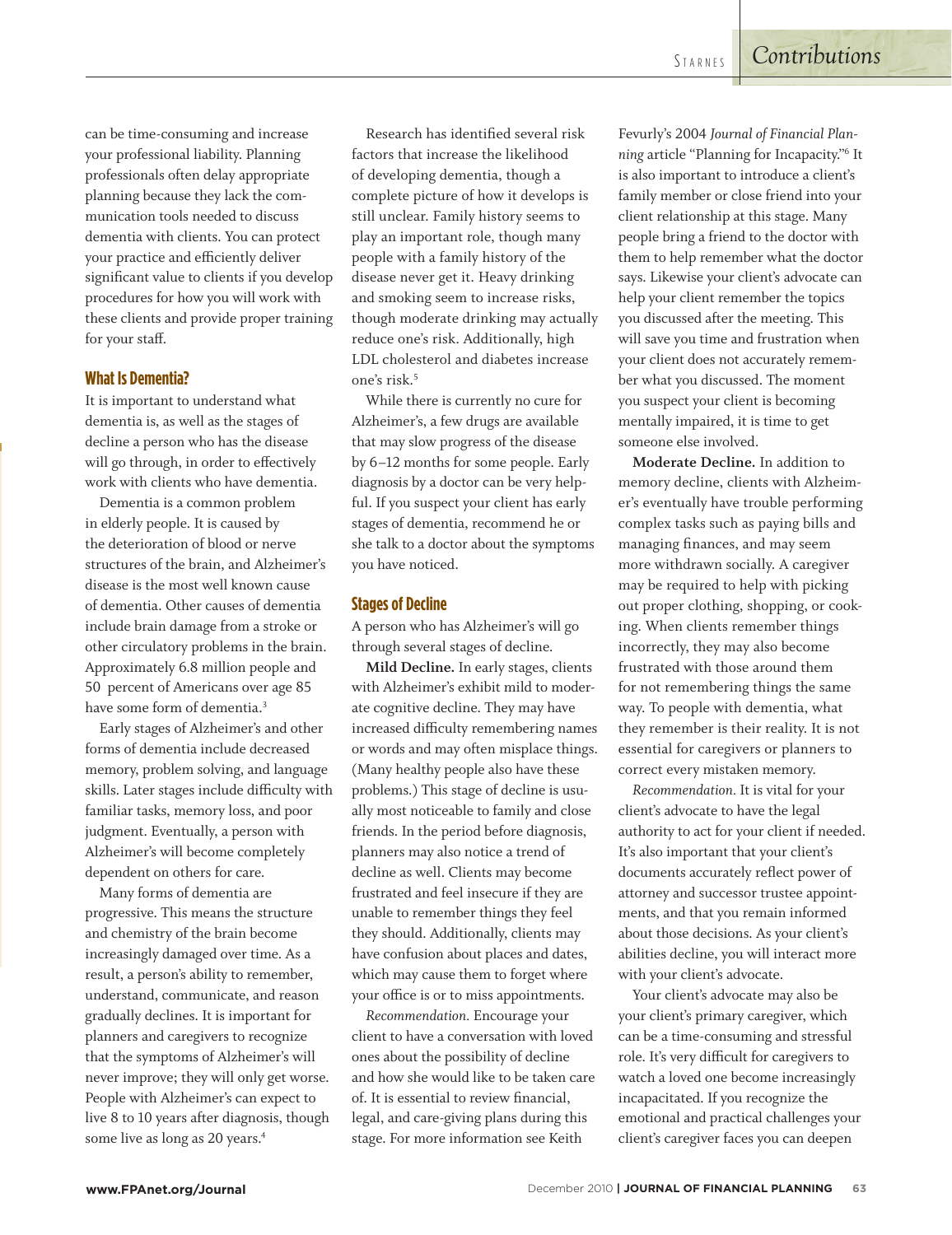your relationship with your client's advocate and also highlight the value you are providing.

**Severe Decline.** During this phase of the disease, clients' memories will continue to worsen and they will probably be unable to remember recent experiences. Specifically, they may not remember conversations you have had with them or decisions they made in the last few years. Clients may also show significant mood or personality changes, which can be particularly challenging. At this stage a caregiver will be required to help with many acts of daily living (ADLs) such as dressing, cleaning, cooking, and perhaps even eating.

Eventually your client will need help with most daily activities, including toileting. Your client may struggle with delusions, hallucinations, and compulsive behaviors. Additionally your client may also wander off or get lost, requiring around-the-clock care. In the final stages before death, your client may be unable to sit up unsupported and may be unable to understand any words or speech.

*Recommendation.* At this stage, all of your interaction must be with your client's advocate. Together, your goal is to allow your client to live his or her last few years in a comfortable and respectful way, allowing family and friends to benefit from their loved one's company.

#### **Legal and Ethical Considerations**

Clients who have dementia may present your practice with legal and ethical challenges. A written policy for how you will work with clients with dementia may help you avoid ethical and legal dilemmas.

Handling everyday finances is a cognitively demanding activity. Studies suggest a person may show noticeable decline in the ability to perform complex tasks such as driving, taking medication, and managing finances up to 10 years before a clinical diagnosis

of dementia. "People who will later develop dementia are already more restricted … especially in handling finances."7 You may notice a decline in your client's mental capabilities years before a doctor provides a diagnosis.

According to Tom Campbell, an estate planning attorney in Fairfax, Virginia, if your firm acts on a request from a client who is not legally competent to make decisions, your firm may be liable if your client is harmed by his or her own request. Your client's inability to understand you or remember your advice may result in confusion, extra time, and frustration for both the client and your firm. Failing to develop a plan for working with clients with special needs may result in unnecessary costs for your firm.

You may decide you are not willing, or do not have the resources, to work with a client with dementia. Consider referring him or her to another planning professional who can help. If you simply decide to stop working with a client, this could be perceived as abandoning your client when he or she needs you most. This perception could have negative repercussions on your staff's morale, as well as your reputation in your community. The decision may also conflict with CFP Board's principle of professionalism, which is "to behave with dignity and courtesy" and "enhance and maintain the profession's public image."8

If you continue working with a client who has dementia, there are risks if you continue to work with this client in the same way you work with your healthy clients. The liability for negligence earlier mentioned by Campbell is one such risk. He also says negligence in this area is a difficult standard to prove. Alternatively, your firm may also be liable if you choose not to fulfill a client's request because you have a "Duty of Loyalty" to your client. In other words, was it obvious your client did not understand

what he or she was doing or that his or her action was clearly not in his or her best interest? Unfortunately there are few state or federal statutes and little case law to provide guidance on when or how it is appropriate to intervene.

Because of the progressive nature of Alzheimer's, your client will need more help over time and will eventually be unable to interact with you. Your firm can save significant time and reduce your professional liability if you communicate with your client's advocate earlier rather than later. Your challenge is to guide your client to decide for herself to include her advocate in your client relationship. Unfortunately, according to a survey published in 2009, half of advisers do not feel comfortable addressing the subject of dementia with clients they suspect of having the disease.<sup>9</sup>

To make this transition easier, first focus on making your client your ally. According to Dorree Lynn, Ph.D., a psychologist and care-giving expert in Washington, D.C., the last thing you should do is contact your client's advocate without your client's permission. As your client's dementia progresses, he or she will likely feel increasingly insecure and isolated. Clients are more likely to accept your advice if they feel important and included. When you meet with your client and his or her advocate at the same time, be sure to include your client in the conversation, rather than interact entirely with the advocate.

There are ethical as well as legal considerations when you decide whether or not to act on a client request. It is important to consider the distinction between what is ethical and what is legal. Ethics addresses the more subjective distinction between good and bad.<sup>10</sup> Laura Addington, CFP®, in her January 1998 *Journal of Financial Planning* article "The Ethical Dilemmas of Working with Clients with Intermittent Capacity," says, "To resolve ethical dilemmas, one must scrutinize carefully gathered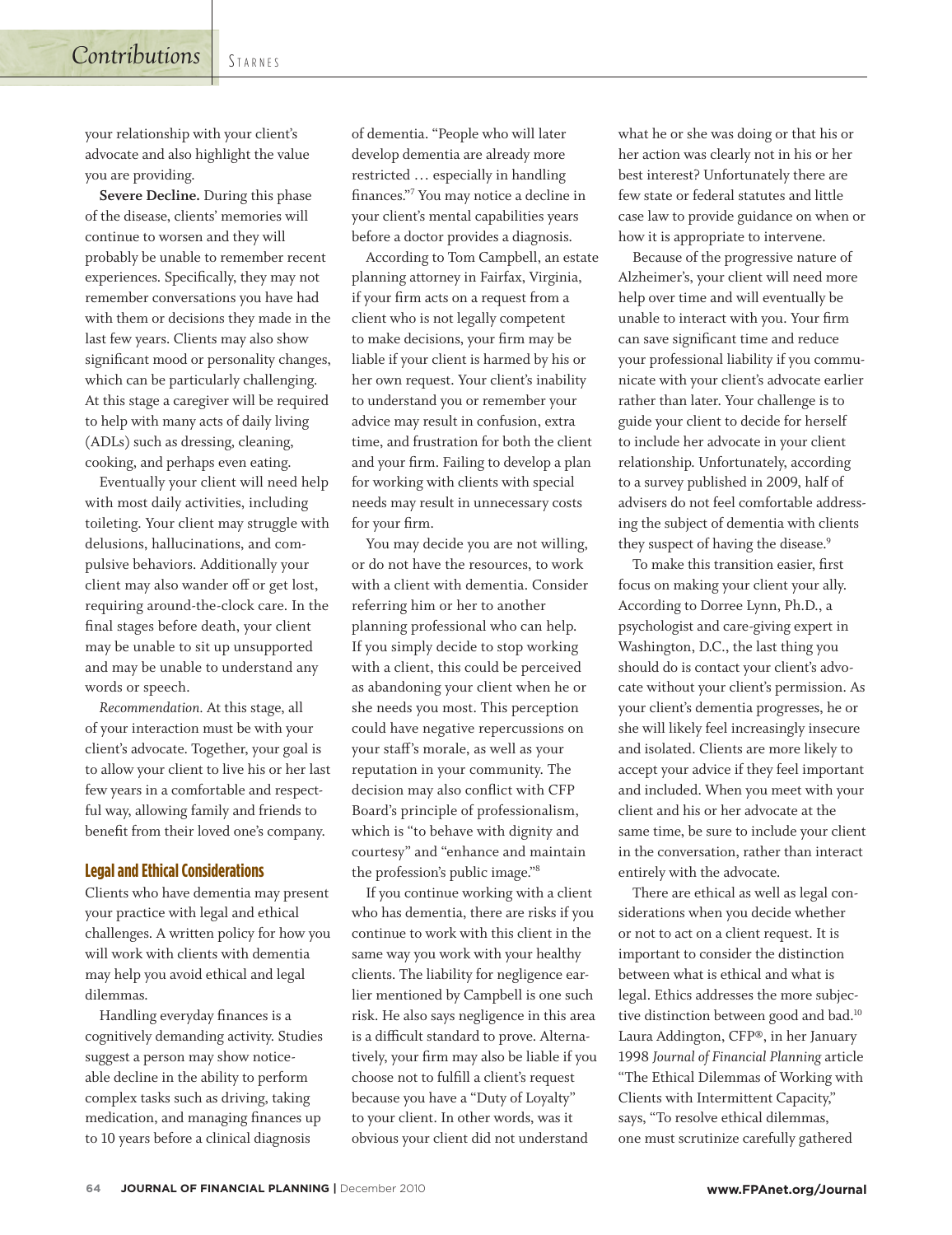information and develop protocols." Her article offers advice on protocols that may help protect your firm and your client.

**STARNES** 

*Contributions*

Additionally, you may wonder whether or not you are allowed to proactively contact a client's family member, successor trustee, or attorney-in-fact without your client's permission even if doing so would protect your client. Client confidentiality is a foundation of professional conduct. The CFP Board code of ethics seems to clearly prohibit breaching client confidentiality "unless in response to a legal process." The CFP Board code does not specify, however, what type of information you must keep confidential. According to Tom Campbell, it depends on whether your privacy policy allows such contact.

*Recommendation.* After consulting an attorney, consider amending your privacy policy to allow you flexibility under certain circumstances. Consider also that you are not medically qualified to make a medical diagnosis of your client on your own. If you suspect your client may have dementia, encourage him or her to see a doctor.

Understand and document your client's goals and values. In the early stages of decline, you may want to provide your client with a written recap of conversations and meetings. Encourage your client to include an advocate in conversations and meetings. If you perceive a decline in your client's memory or decision-making ability, document these changes in your internal notes. If you are uncomfortable following a client's request, then require the request in writing.

Your firm's dementia policy should include three primary elements:

1. **Procedures:** Develop internal procedures for what should happen when you know or suspect your client's cognitive abilities are declining. A few steps of the plan should be:

- » Update your client's estate and legal documents.
- » Simplify your client's finances and consolidate bank accounts and investment accounts as appropriate.
- » Encourage your client to see a doctor.
- » Help your client identify who should serve as your client's advocate. This person should be your client's legal representative and may also be your client's caregiver.
- » Build a relationship with your client's advocate. Encourage your client to include this person at meetings.
- » Focus your client on developing a plan for the future. It is important to address where he or she will live and how he or she will pay for it.
- 2. **Privacy Policy:** Ensure your privacy policy allows you enough flexibility to protect your client and your firm.
- 3. **Training:** Your staff should know what to do when they interact with a confused client.
	- » Review your dementia policy and procedures regularly with your staff. This review may include a discussion of the nature of dementia and practical and legal challenges of working with clients who have dementia.
	- » Provide your staff with training in communication and active listening skills.

#### **Communicating with Your Client**

Communicating with your client will become increasingly difficult as your client's dementia progresses. There are listening and communication tools to make your job easier and allow your client to feel understood.

Here is an example in which these skills are useful: John, an 85-year-old client, calls me. He just received his brokerage account statement in the mail and is upset and confused. "I'm not doing too well! I want to sell what I have left!" he tells me. Sympathetically and calmly I ask, "John, why are you angry?" He accuses me of losing all his money and asks how he will pay the tax bill that is due. I feel bad for John. I can only imagine how awful it must be for an 85-year-old man to imagine he is almost broke. Actually John is misreading his account statement, and I know this because I have had this conversation with him before. How can I help him?

**Active Listening.** John is obviously very upset. It's important to listen before jumping into giving advice. According to Lynn, a client can be your ally. An important part of achieving this goal is learning how to "meet your client just below the surface." This is known as active listening, and these skills are especially helpful for working with clients with diminished cognitive capacity. Lynn strongly recommends all financial planning professionals receive training in active listening skills.

Stephen Covey discusses active listening skills, which are helpful for working with all clients, in his bestselling book *The 7 Habits of Highly Effective People.*  Habit #5 is "Seek First to Understand, Then to Be Understood." I also discussed active listening skills with Chris Brookfield, an executive coach in Bethesda, Maryland. He says there are three levels of active listening:

**Level 1: Listen to Have Your Own Thoughts:** Casual conversation at the beginning of meetings uses the first level of listening skills. For example, if your client mentions a recent trip to Italy, you might reply with a story about your own experience in Italy. This level of listening, however, is not very helpful when giving planning advice. If your client calls and wants to sell all of his investments you should not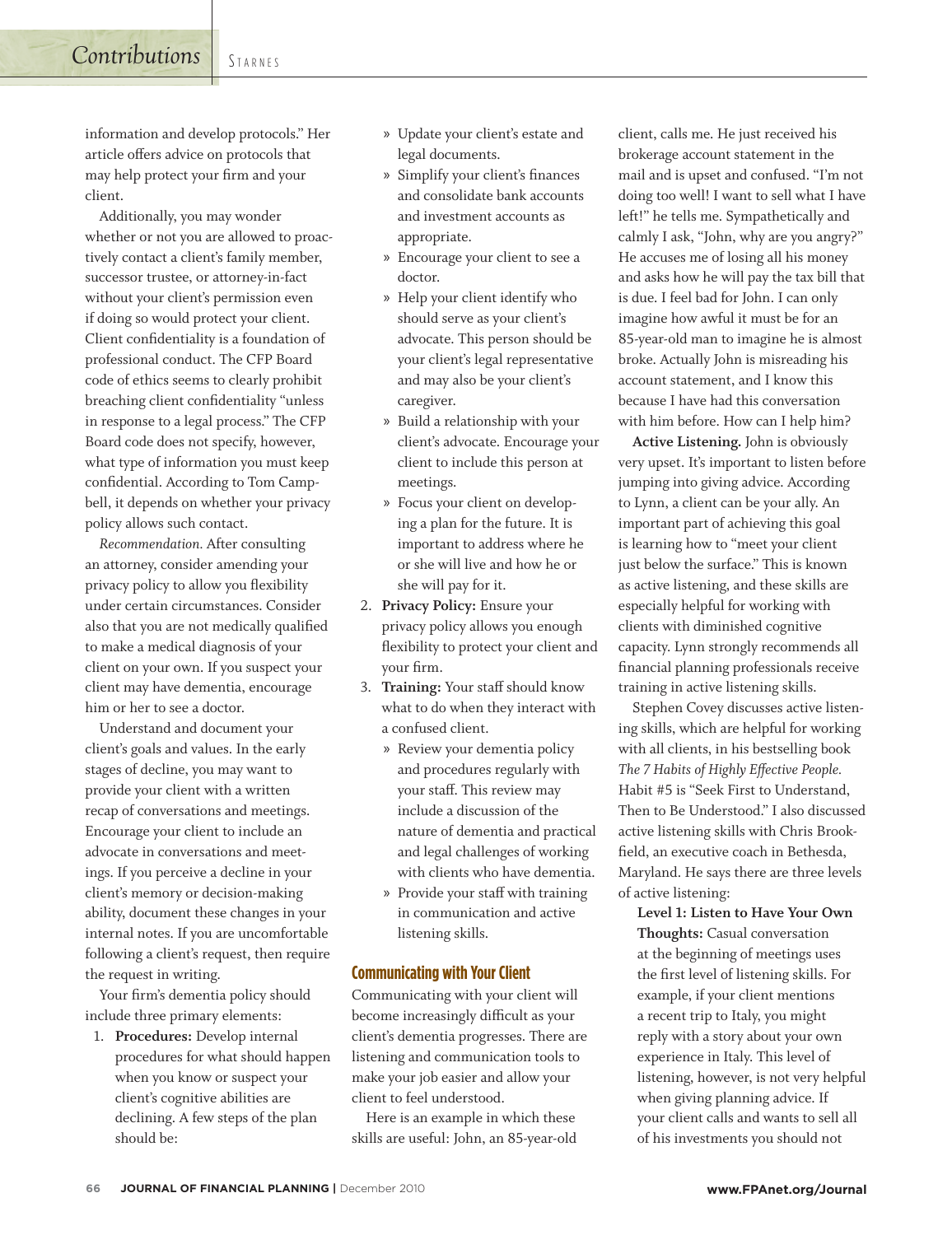immediately reply with reasons why you think this is a bad idea. Stephen Covey refers to this as "prescribing without diagnosing."11 By not listening carefully to concerns and fears, you miss the important part of the conversation. Instead, listen to understand what your client really needs and wants.

**Level 2: Listen to Understand What Your Client Is Saying:** Clients with dementia have trouble clearly articulating what they mean or what they want. This second level of listening is important for working with all clients, and especially those with dementia, because it provides you with the opportunity to avoid misunderstanding what your client wants.

Continuing with the previous example, an appropriate reply to your client might be, "I want to make sure I understand you clearly. You have asked me to sell everything? Is this correct?" Patience is important; allow enough time for your client to find his own words. Avoid finishing your client's sentences because it can be infuriating to him if you finish his sentences incorrectly.<sup>12</sup>

**Level 3: Listen to Understand How Your Client Is Feeling:** In addition to hearing what your client says, look for clues to how your client is feeling by observing body language and tone of voice. If your client calls unexpectedly and commandingly asks you to sell everything, recognize he is upset: "You seem angry; can you tell me why?"

Most people find it difficult to put their feelings into words, especially people with dementia. This third level of listening provides an invitation to your client to explain where he is coming from. Your client will experience a sense of relief when he feels understood. Covey refers to this as "psychological air."13 When your client feels understood he will be more open to your professional guidance. Fully understanding your client also saves you from wasting time talking about things that are unimportant to your client, such as discussing market trends when your client is actually concerned about paying his tax bill, for example.

**Reassuring Body Language.** Communication comprises three parts: 55 percent is body language, 38 percent is tone and pitch of your voice, and 7 percent is the words you use.14 Your clients with dementia will have more difficulty understanding the words you use than your healthy clients. As a result, your body language and tone are especially important for communicating your advice and for helping your client feel safe and understood.

When you meet with a client in your office, you should provide a comfortable environment that limits outside noises and other distractions. You should maintain eye contact and remain calm and still while your client is talking.15 Avoid unnecessary movements and shuffling of papers because these can be distracting. You should also lean toward your client, rather than sit back in your chair. Sitting back in your chair may be perceived as defensive rather than inviting. Your goal should be to help your client feel important, relaxed, and understood.<sup>16</sup>

Be careful to avoid a few other things as well. Standing or sitting above your client's eye level can appear intimidating so try to interact with your client at her eye level. Additionally, if you are frustrated with the topic or pace of the conversation, avoid sighing, furrowing your brow, or fidgeting. These actions will cause your client to feel defensive and insecure.

**Be Clear and Straightforward.**  Your client with dementia probably recognizes, and is frustrated by, his

memory lapses and the difficulty he has communicating his thoughts. You can help him feel more secure if you offer words of reassurance and let him know you enjoy taking the time to listen. Before speaking, make sure you have your client's attention, then lower your tone of voice and speak calmly.

Try to express yourself clearly and as simply as possible without talking down to him. Avoid open-ended questions such as, "What would you like to drink?"

**ff** Your client with dementia<br>probably recognizes, and is **C**Your client with dementia frustrated by, his memory lapses and the difficulty he has communicating his thoughts. $JJ$ 

> and instead ask yes or no questions such as, "Would you like tea or coffee?" Avoid "him," "her," and "it." Instead, use names for people and places. If your client does not understand what you said, first try repeating yourself using the same exact words. You can even use humor to relax the mood, perhaps by joking about your own inability to remember details. If your client continues to have trouble understanding you, consider changing the subject. When you come back to your thought later, try to use different words.<sup>17</sup>

> When your client remembers something imprecisely, be very careful about correcting her. What your client remembers is her reality, whether it is factual or not, and you have limited ability to change your client's perception of reality. If you do correct her, you may cause her to feel insecure or frustrated with you. If your client says the last time you talked with her was last month, when it was actually last week, it may not be productive to correct her.